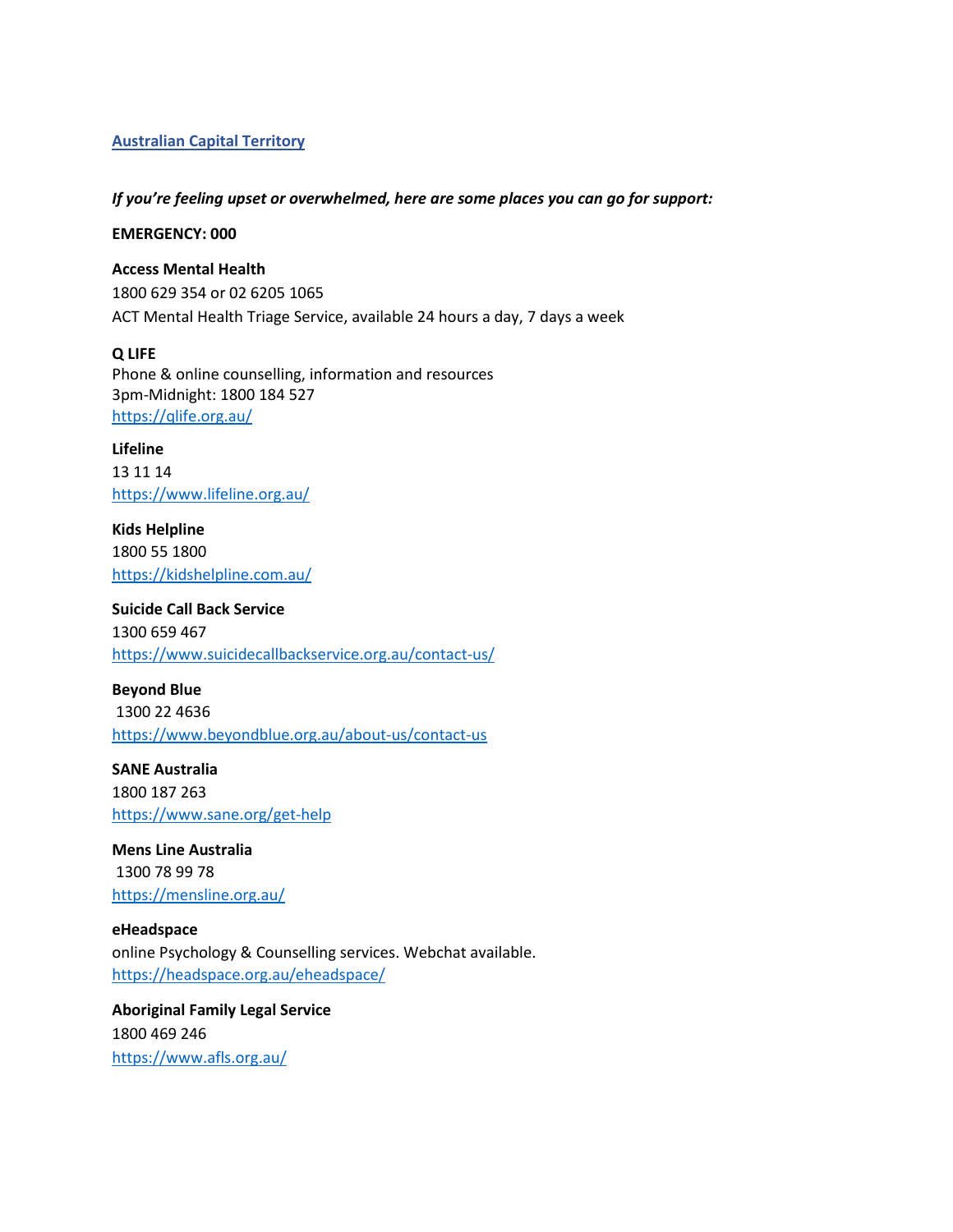## **1800 RESPECT**

24-hour support line for people impacted by sexual assault, domestic or family abuse 1800 737 732

*Headspace centres around the country provide free mental health care for young people. Find a headspace centre near you:*

#### **Headspace**

Psychology & Counselling services, information and resources. Various locations around Australia. <https://headspace.org.au/headspace-centres/>

*Aboriginal Community Controlled Health Organisations can provide mental health care and wellbeing support for Aboriginal and Torres Strait Islander people.* 

*You can see the Aboriginal Community Controlled Health Organisations near you by visiting your state's peak body:*

## **Winnunga Nimmityjah**

<https://winnunga.org.au/>

*Other services in your state/territory that can offer support:*

**Meridian**

<https://www.meridianact.org.au/>

(02 6257 2855)

#### **A Gender Agenda**

<https://genderrights.org.au/>

(02 6162 1924)

*Aboriginal and Torres Strait Islander LGBTQA+ community groups across Australia offer support and belonging:*

## **First People's Rainbow Mob WA**

<https://rainbowmob.jimdofree.com/>

## **Black Rainbow**

<http://www.blackrainbow.org.au/>

**Moolagoo Mob & Blak Lemons SA**